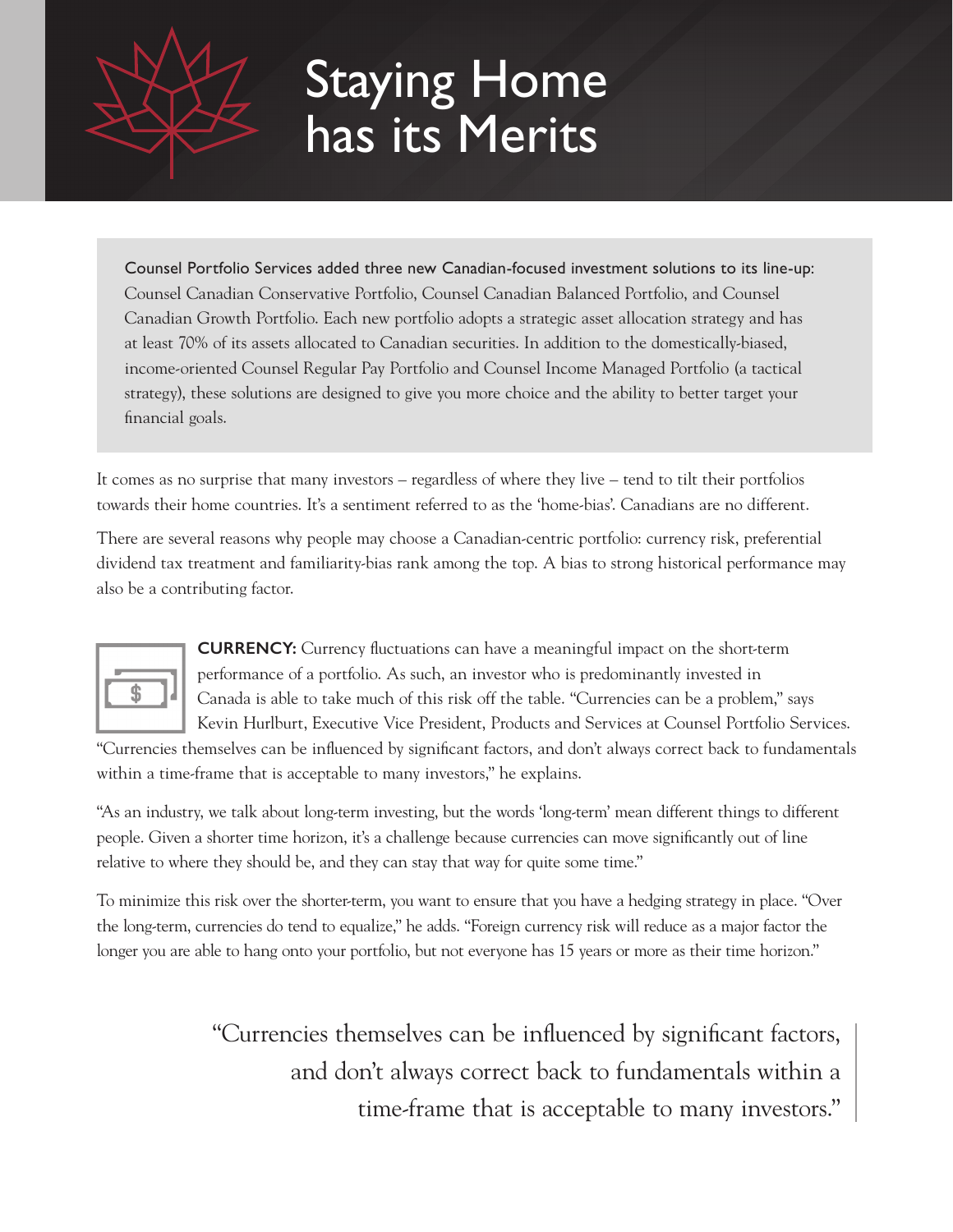**PREFERENTIAL TAX CREDITS:** Canadian dividends enjoy the best tax treatment of all income streams. So, if you're income-oriented and invested in a non-registered portfolio, the dividend tax credit for eligible Canadian dividends is a strong incentive to keep your portfolio weighted towards Canadian dividend payers. It provides income stability and reduces the

impact of fluctuations on your portfolio's performance caused by other factors. Foreign dividend income is not eligible for this tax credit and may be subject to withholding tax.



FAMILIAR INVESTMENTS: Your preference for staying home may be rooted in a behavioural bias. Was Canada the first place you invested and was it a good experience? You may, consciously or not, be anchored to that reference point – and using this first experience to guide your choices. Perhaps, you simply prefer to invest in companies that

you know and deal with on a day-to-day basis?

The constant exposure to companies you are familiar with, and knowledge of Canada's comparatively strong corporate governance structures can have an influence on how you invest. This inclination to invest in that which you're most familiar with is called *familiarity bias*, and it gives investors a degree of comfort.



**PAST PERFORMANCE:** This is another influencing factor. "Canada is certainly a great place to invest. In the case of the stock market, in particular, Canada has shown remarkable resilience, outperforming in 13 of the 17 calendar years since the beginning of this century," notes Kevin (see chart 1).



S&P/TSX Composite Total Return



MSCI World Gross Returns (Local Currency)



"Canada has shown remarkable resilience, outperforming in 13 of the 17 calendar years since the beginning of this century."

## CHART 1: CANADA VS. THE WORLD – SINCE 2000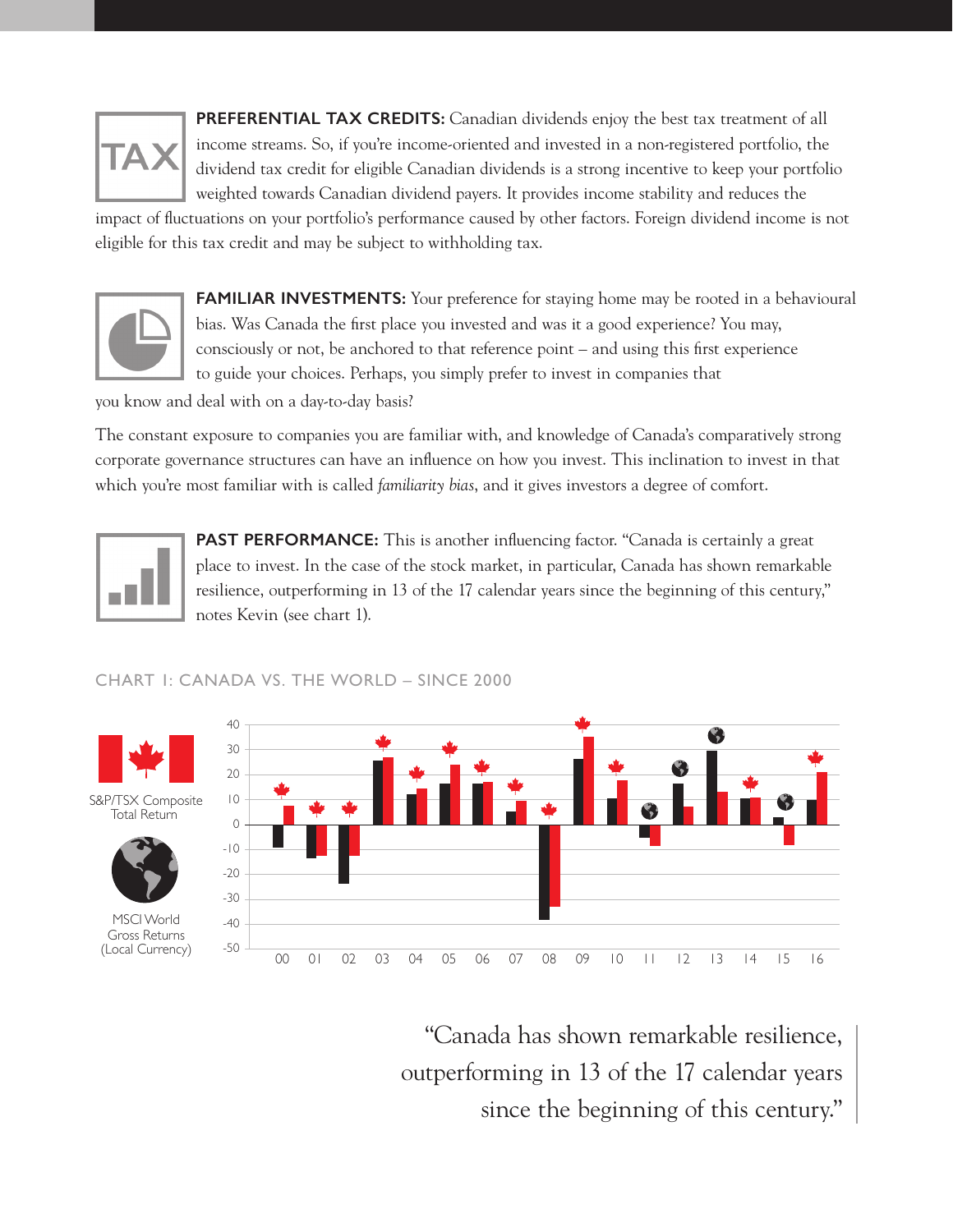## **KNOW THE RISKS**

Relying on historical performance should not be a core reason for investors to stay home. There are caveats to be considered.

There are several reasons why Canada has fared well in the past, Kevin explains. Relative to other markets, Canada was less impacted by the 2000-2002 tech-wreck because of its comparatively lower exposure to technology companies. In the recovery years that followed, higher oil prices drove Canada's performance. Canada also emerged from the 2008 financial crisis fairly unscathed due, in part, to the strength of our financial system. "These were some important factors, forces which may not necessarily be repeated," he adds citing why Canadians would consider diversifying.

Studies show that diversification reduces risk by spreading it across geographies and asset classes so no one single event is able to derail your investment plans.

It's important to recognize that the Canadian equity market is small relative to major world markets. In terms of market capitalization, Canada accounts for less than 4% of the world's total market cap, while our neighbour to the south weighs in at just under 60%1 . Because of this, plus the fact that close to 75% of our market is concentrated to just a few economic sectors – financials, energy, and materials – Canadians who stay home may be missing out on opportunities to invest in great companies elsewhere and may sacrifice some returns in the long-run.

Similarly, when looking at fixed-income opportunities, he says "investors could enjoy better corporate bond yields if they were to include the North American market as a whole."

Beyond that, Kevin adds, "if you look at where growth is coming from today, Canada is not the strongest performing economic or equity market in the world. So, if you're excluding global markets from your portfolio, you want to make sure you're still finding ways to participate in the growth."

The Counsel Canadian Strategic Portfolios have an exposure of up to 30% to foreign equities, including exposure to higher yielding U.S. dollar fixed income securities to provide investors with some downside protection. To minimize currency risk, we've added a dynamic currency hedge strategy on the portfolios' U.S. dollar exposure.

## CHOOSE A STRATEGY THAT FITS YOUR PREFERENCE, GOALS, AND OBJECTIVES

Choosing the right investment strategy or portfolio allocation boils down to several factors, including your investment goals, personal preferences, and level of tolerance for risk. "The informed investor should understand that, over the long term, investing with a more global perspective gives you opportunities for greater diversification and greater enhancement of returns through access to a much broader selection of investments and markets."

Still, if a Canada-centric portfolio is right for you, there are ways to help you achieve your personal goals while respecting this personal preference. Working with an Advisor to determine exactly what is right for you as an investor is a key part of picking an appropriate portfolio.